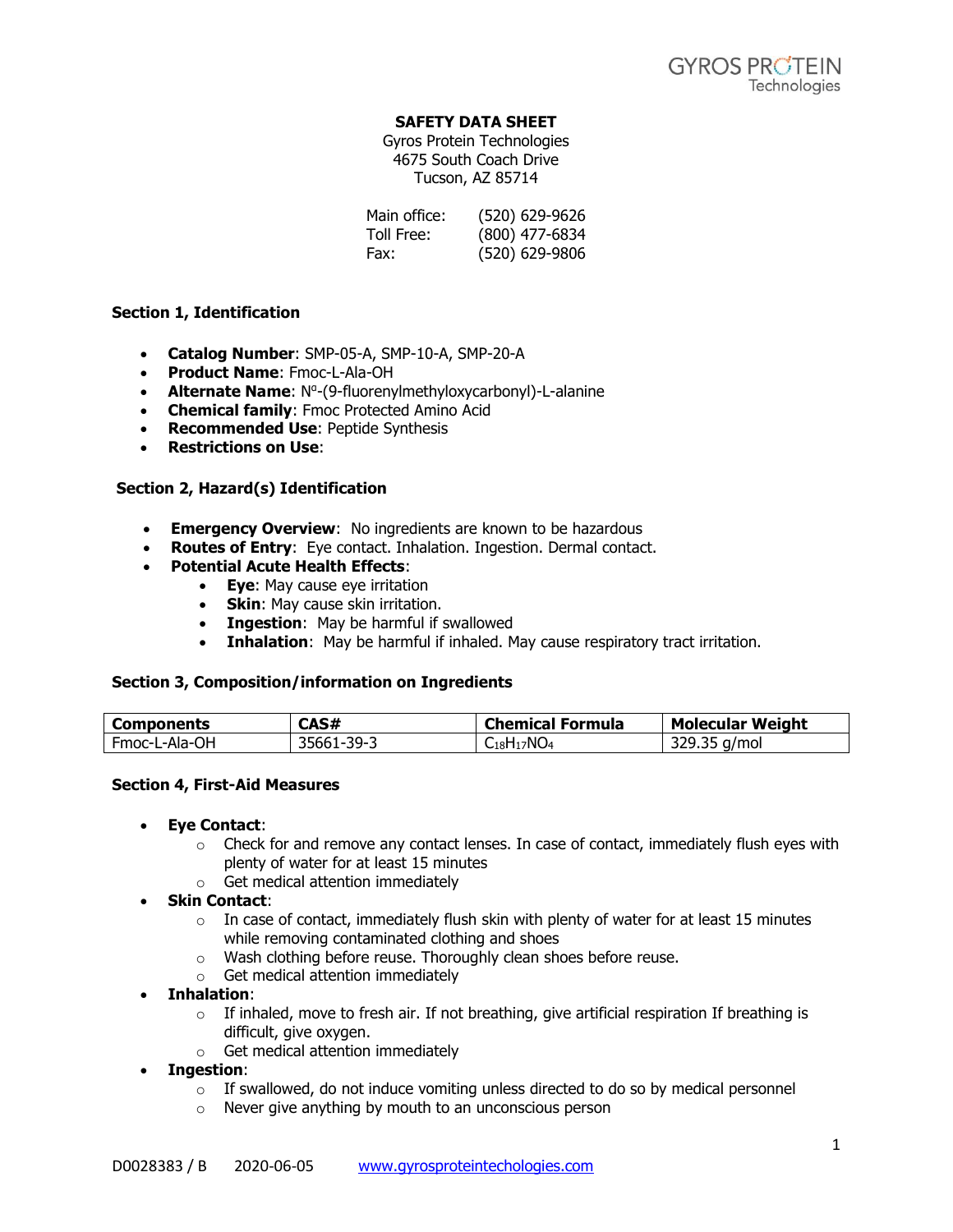o Get medical attention immediately

# **Section 5, Fire-Fighting Measures**

- **Suitable Extinguishing Media**:
	- o Water spray
	- o Dry Chemical
	- o Alcohol-resistant foam
	- o Carbon dioxide
- **Special Exposure Hazards**:
	- $\circ$  Hazardous decomposition products formed under fire conditions. Carbon oxides, nitrogen oxides
- **Special Protection Equipment for Firefighters**:
	- o Compressed air/oxygen apparatus

# **Section 6, Accidental release measures**

- **Person-related precautionary measures**:
	- $\circ$  Avoid substance contact. Avoid formation/inhalation of dusts. Avoid breathing vapors, mist or gas
- **Environmental protection measures**:
	- $\circ$  Do not allow to enter drains.
- **Procedures for cleaning/absorption**:
	- o Sweep up and shovel. Keep in suitable, closed containers for disposal

# **Section 7, Handling and storage**

- **Handling**: Provide appropriate exhaust ventilation at places where dust is formed. Normal measures for preventive fire protection.
- **Storage**: Keep container in a cool, dry, well-ventilated area. Keep closed tightly. Store between  $+2$  to  $+8$ <sup>o</sup>C

# **Section 8, Exposure Controls/Personal Protection**

- **Personal Protection:**
	- **Eye protection**: Use equipment for eye protection tested and approved under appropriate government standards such as NIOSH (US) or EN 166(EU).
	- **Hand protection**: Handle with gloves. Gloves must be inspected prior to use. Use proper glove removal technique (without touching glove's outer surface) to avoid skin contact with this product. Dispose of contaminated gloves after use in accordance with applicable laws and good laboratory practices. Wash and dry hands.
	- **Respiratory protection**: Required when dusts are generated. Filter P 2 (acc. To DIN 3181) for solid and liquid particles of harmful substances.
	- **Skin and body protection**: Choose body protection in relation to its type, to the concentration and amount of dangerous substances, and to the specific work-place., The type of protective equipment must be selected according to the concentration and amount of the dangerous substance at the specific workplace.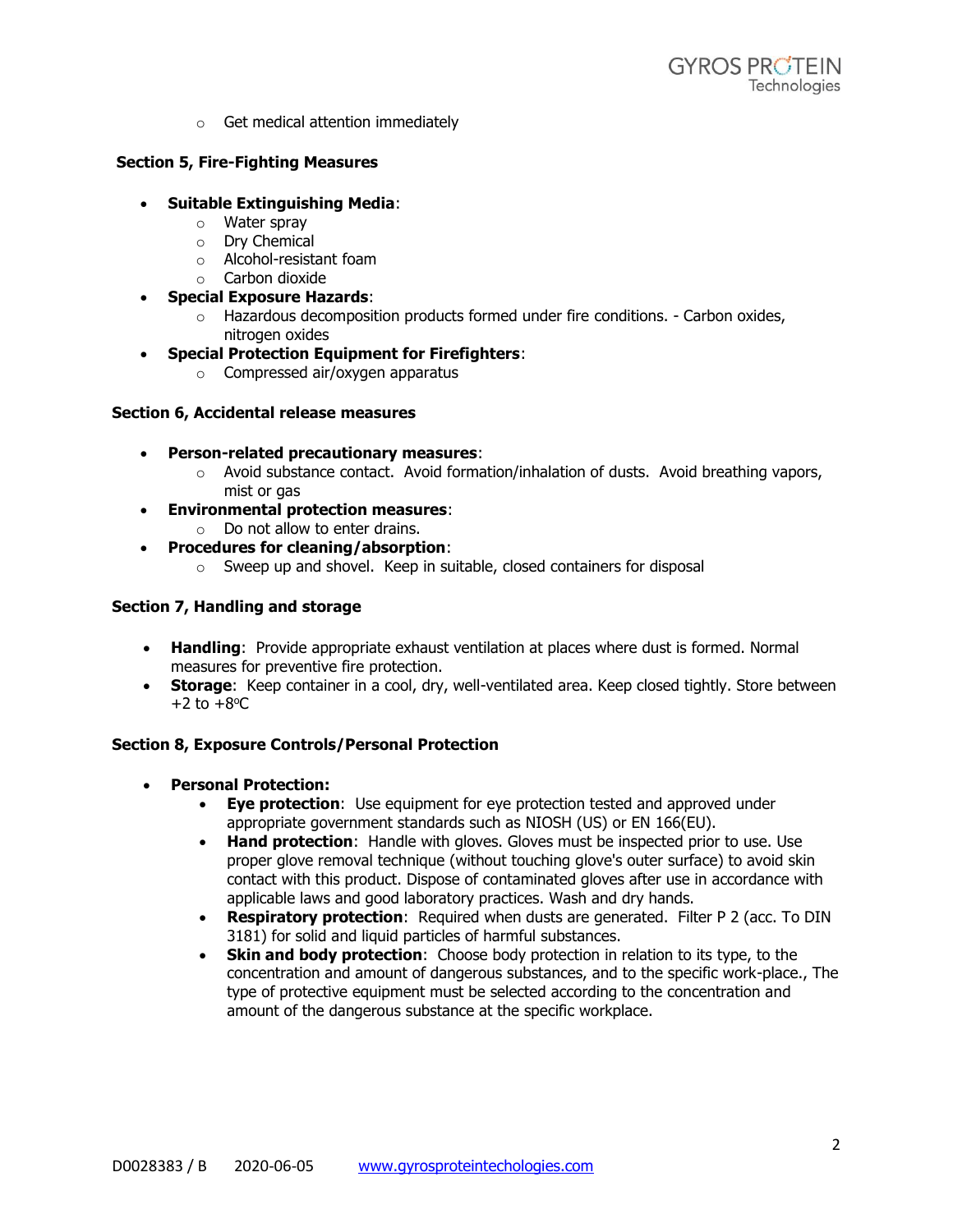### **Section 9, Physical and Chemical Properties**

• **Physical Appearance:** Solid, white to off white • **Odor**: NA • **Boiling Point**: NA • **Melting Point**: 151°C • **Vapor Pressure (mmHg/70°F):** NA • **Vapor Density (Air = 1):** NA • **Specific Gravity**: NA • **Solubility**: NA

### **Section 10, Stability and Reactivity**

- **Stability**: Stable under recommended storage conditions.
- **Reactivity/Hazardous Decomposition Products**: Hazardous decomposition products formed under fire conditions. - Carbon oxides
- **Conditions/Materials to Avoid**: Strong oxidizing agents

### **Section 11, Toxicological information**

- **Acute Toxicity**:
	- o LD50 Oral Rat: NA
	- o LC50 Inhalation Rat: NA
- **Chronic Toxicity**:
	- o Carcinogenicity (TLV): NA
	- o IARC Classification: NA
- **Routes of Exposure**:
	- o Ingestion, inhalation, eyes and skin.

# **Section 12, Ecological information\***

• **BOD5 and COD**: N/A

#### **Section 13, Disposal considerations\***

- **EPA Waste Number**: N/A
- **Treatment**: Material does not have an EPA Waste Number and is not a listed waste, however consultation with a permitted waste disposal site (TSD) should be accomplished. Always contact a permitted waste disposal (TSD) to assure compliance with all current local, state, and Federal Regulations.

#### **Section 14, Transport information\***

- **Proper Shipping Name**: Fmoc-L-Ala-OH
- **Transport by Road/Rail (ADR/RID):** Not subject to transport regulations

#### **Section 15, Regulatory information\***

- **OSHA Hazards**: NA
- **SARA 302 Components**: NA
- **SARA 313 Components**: Fmoc-L-Ala-OH is not subject to reporting levels